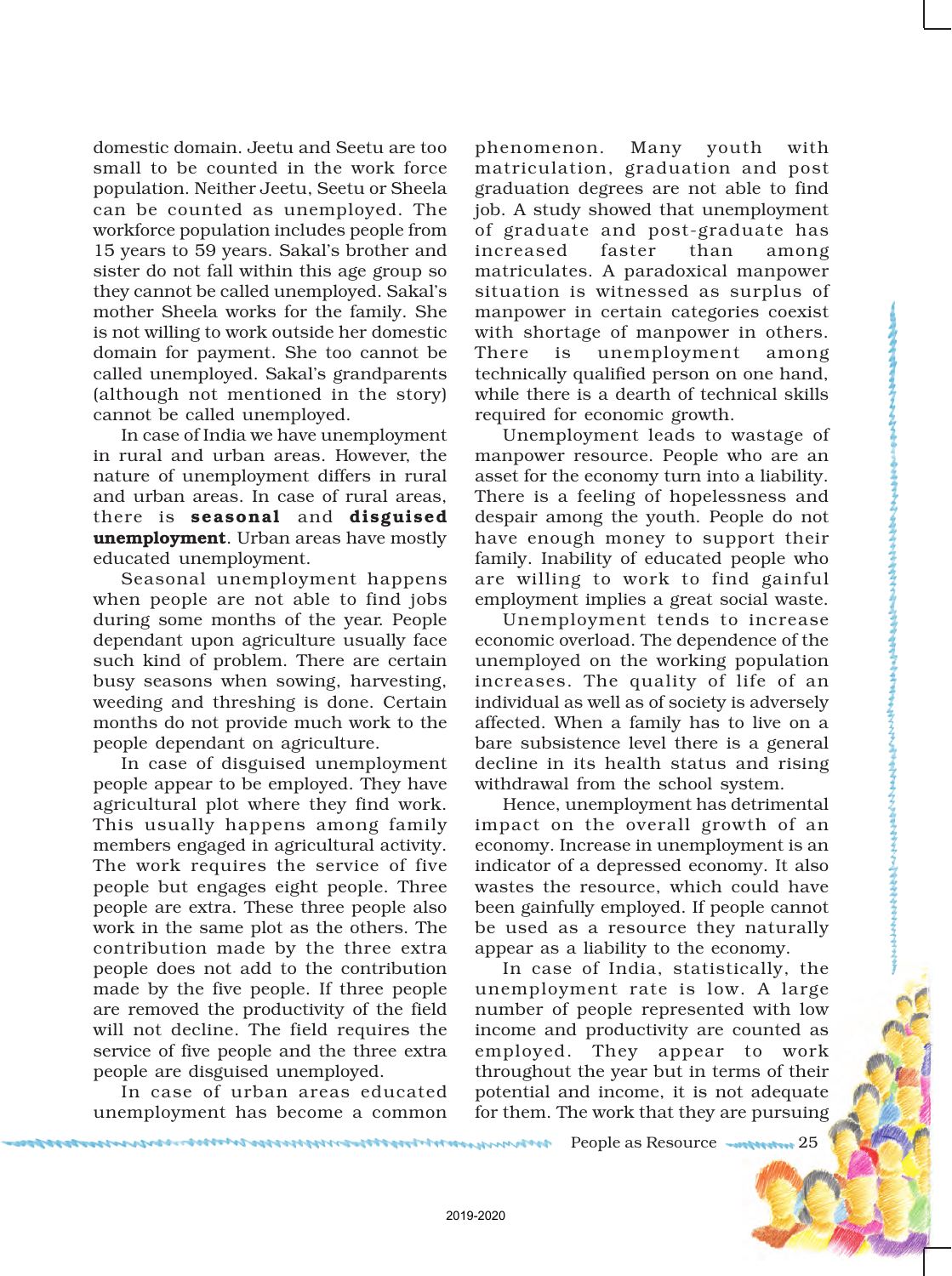seems forced upon them. They may therefore want other work of their choice. Poor people cannot afford to sit idle. They tend to engage in any activity irrespective of its earning potential. Their earning keeps them on a bare subsistence level.



Picture 2.6 Can you re *you pay when you asked him to* mend your

Moreover, the en is characterised by se primary sector. contributes in the fi everybody is really disguised unemp agriculture sector. **E** shares what has b concept of sharing of the produce raised reduces the hardwardship of  $\mathbf{r}$ 

of unemployment in the rural sector. But this does not reduce the poverty of the family, gradually surplus labour from every household tends to migrate from the village in search of jobs.

Let us discuss about the employment scenario in the three sectors mentioned earlier. Agriculture, is the most labour absorbing sector of the economy. In recent years, there has been a decline in the dependence of population on agriculture partly because of disguised unemployment discussed earlier. Some of the surplus labour in agriculture has moved to either the secondary or the tertiary sector. In the secondary sector, small scale manufacturing is the most labourabsorbing. In case of the tertiary sector, various new services are now appearing like biotechnology, information technology and so on.

Let us read a story to know how people could become an asset for the economy of a village.

## Story of a Village

There was a village inhabited by several families. Each family produced enough to feed its members. Each family met its needs by the members making their own clothes

> heir own children. One decided to send one of agriculture college. The dmission in the nearby culture. After some time qualified in agroind came back to the oved to be so creative d design an improved h, which increased the Thus a new job of agroereated and filled in the mily in the village sold a nearby neighbouring earned good profit, shared among ispired by this success.

all the families after some time held a meeting in the village. They all wanted to have a better future for their children too. They requested the panchayat to open a school in the village. They assured the panchayat that they would all send their children to school. The panchayat, with the help of government, opened a school. A teacher was recruited from a nearby town. All the children of this village started going to school. After sometime one of the families gave training to his daughter in

26 Economics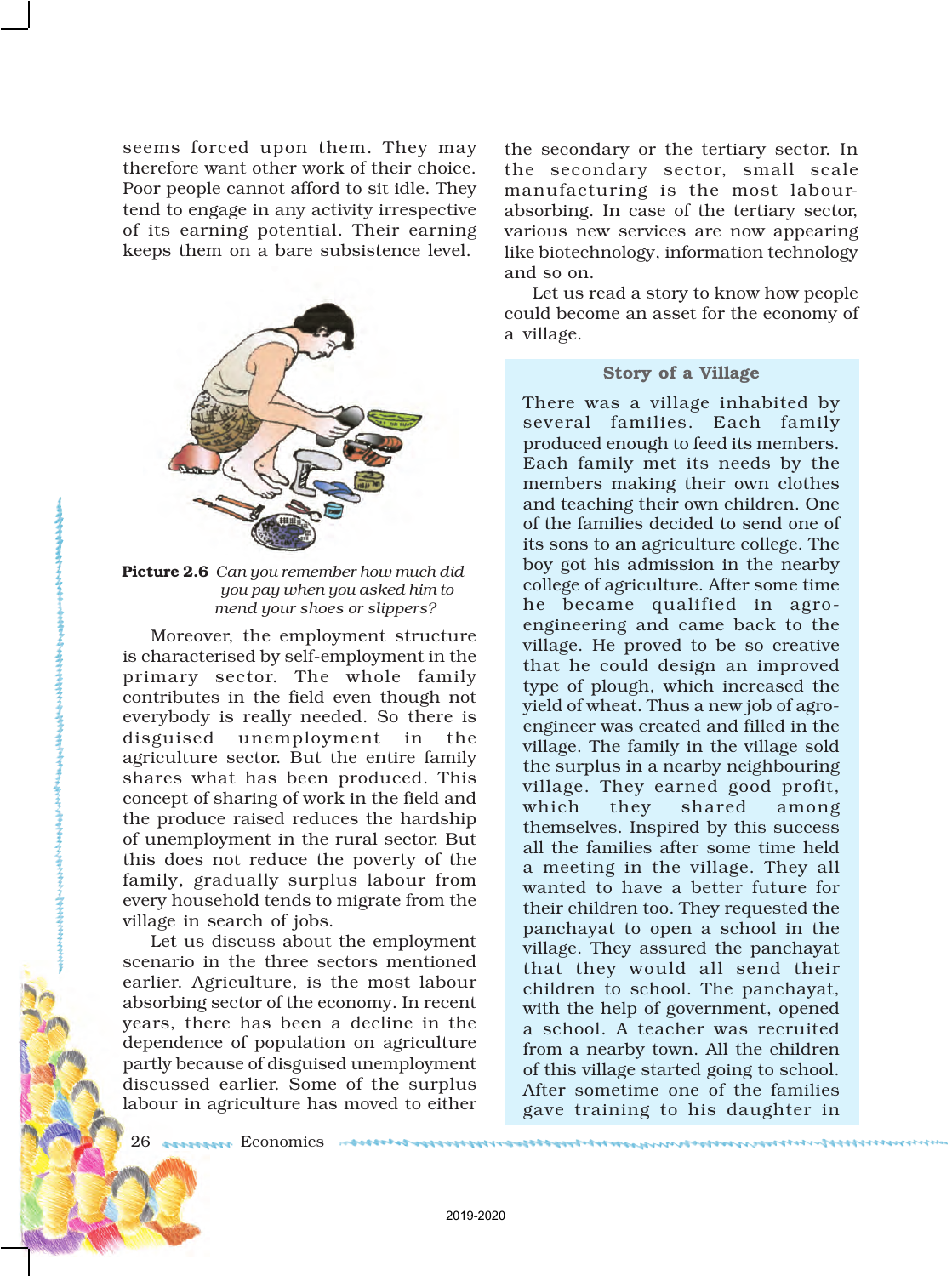tailoring. She started stitching clothes for all the families of the village for everyone now wanted to buy and wear well-tailored clothes. Thus another new job, that of a tailor was created. This had another positive effect. The time of the farmers in going far for buying clothes was saved. As the farmers spent more time in the field, the yield of the farms went up. This was the beginning of prosperity. The farmers had more than what they could

consume. Now they could sell what they produced to others who came to their village markets. Over time, this village, which formally had no job opportunities in the beginning, had many like teacher, tailor, agro– engineer and many more. This was the story of a simple village where the rising level of human capital enabled it to evolve into a place rich with complex and modern economic activities.

## **Summary**

You have seen how inputs like education and health helped in making people an asset for the economy. The chapter also discusses about the economic activities undertaken in the three sectors of the economy. We also study about the problem associated with unemployment. Finally the chapter ends with the story of a village which formally had no job but later had plenty.

## Exercises

- 1. What do you understand by 'people as a resource'?
- 2. How is human resource different from other resources like land and physical capital?
- 3. What is the role of education in human capital formation?
- 4. What is the role of health in human capital formation?
- 5. What part does health play in the individual's working life?
- 6. What are the various activities undertaken in the primary sector, secondary sector and tertiary sector?
- 7. What is the difference between economic activities and non-economic activities?
- 8. Why are women employed in low paid work?
- 9. How will you explain the term unemployment?
- 10. What is the difference between disguised unemployment and seasonal unemployment?
- 11. Why is educated unemployed, a peculiar problem of India?
- 12. In which field do you think India can build the maximum employment opportunity?
- 13. Can you suggest some measures in the education system to mitigate the problem of the educated unemployed?
- 14. Can you imagine some village which initially had no job opportunities but later came up with many?
- 15. Which capital would you consider the best land, labour, physical capital and human capital? Why?



Additional Construction of the construction of the construction of the construction as a Resource and DT 27 and